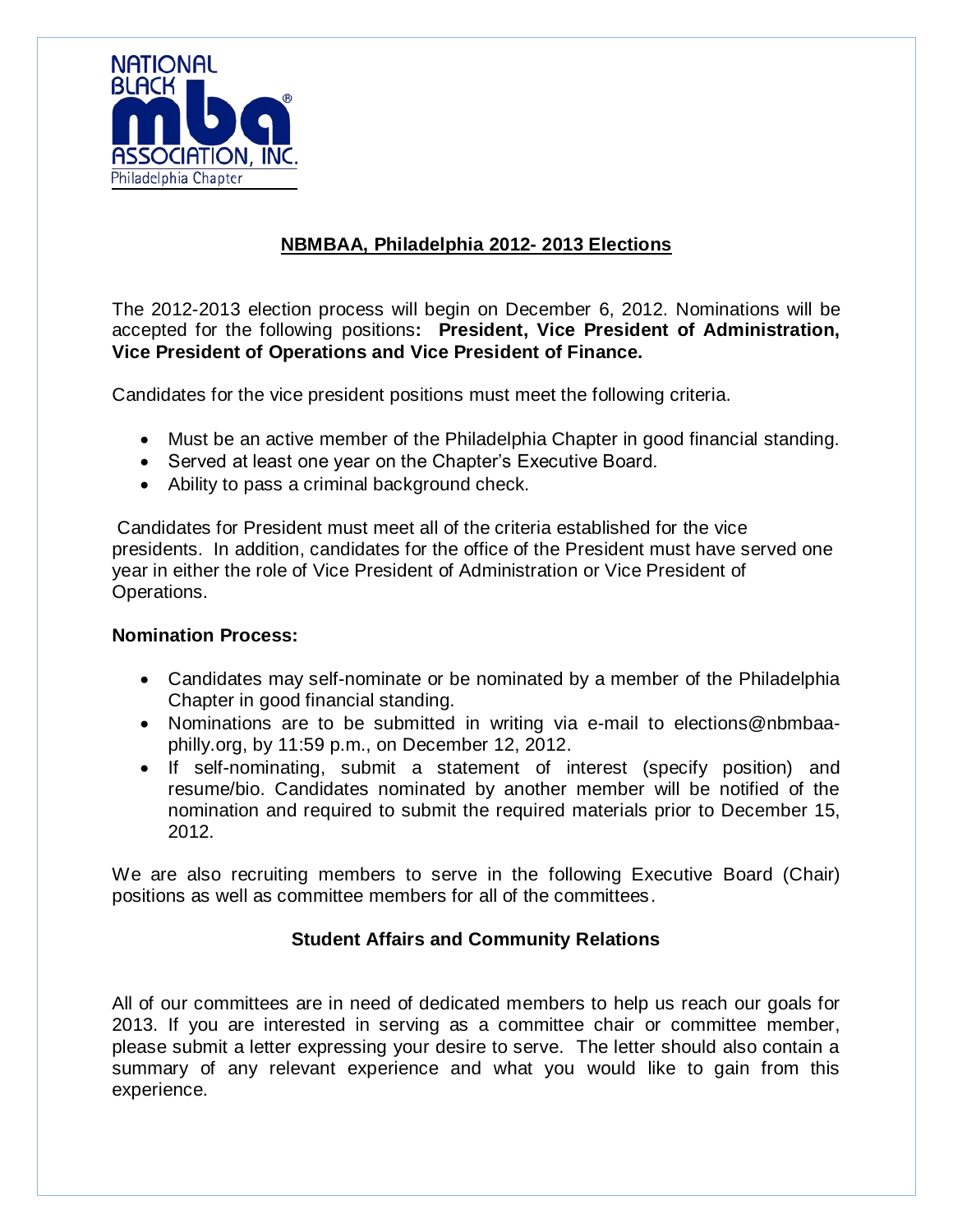All Executive Board Members (Officers and Committee Chairs) will be required to meet the following expectations.

- Serve a two year term in specific role
- Attend monthly board meetings
- Attend monthly events/general body meetings
- Attend signature events
- Participate in community service projects and Leaders of Tomorrow programs

The following is a summary of the positions' and committees' responsibilities. If you have any questions, please direct your questions to elections@nbmbaa-philly.org.

Thank you for your membership and participation in this process.

The Election Committee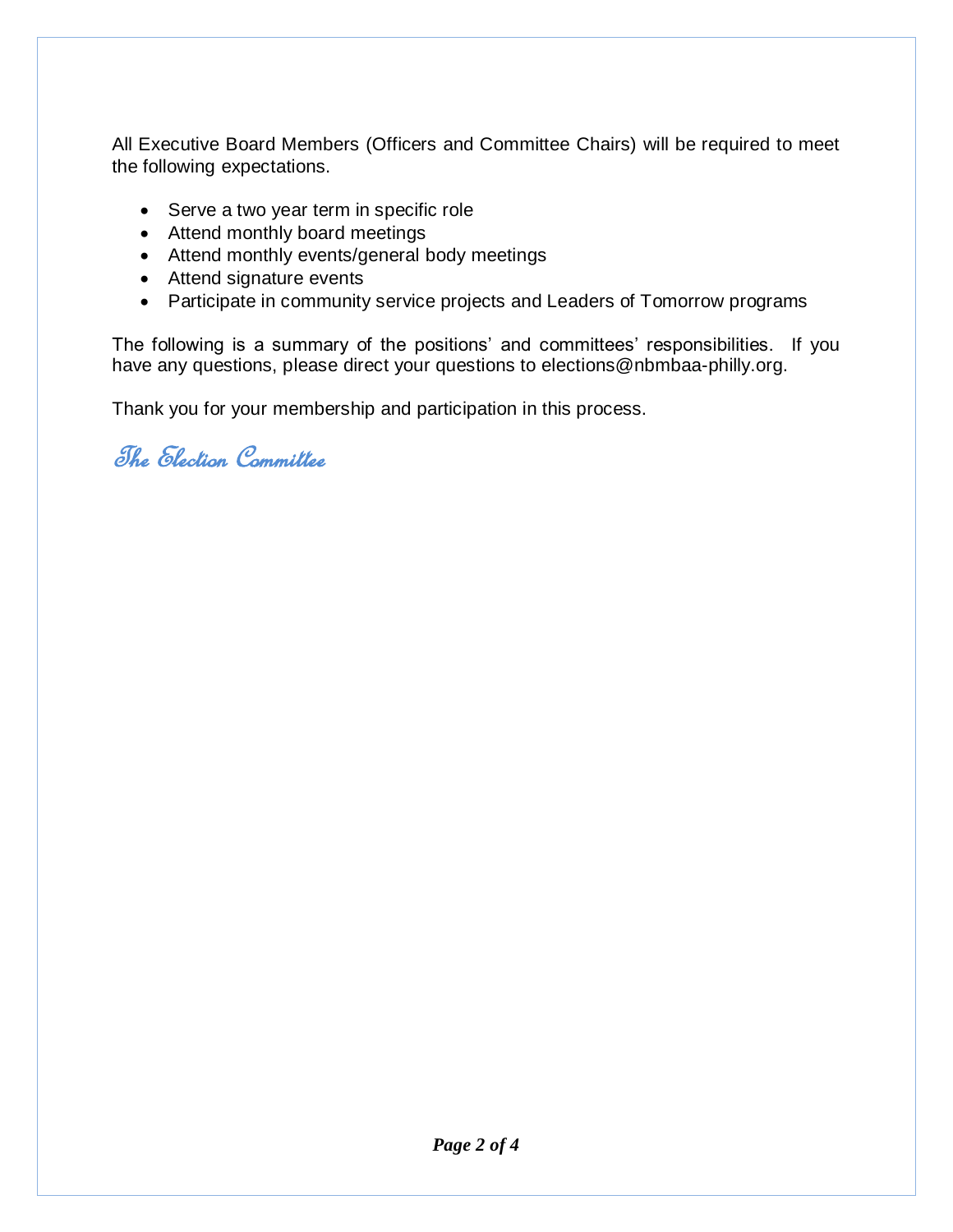### **President**

- Presides at all meetings of the membership and of the Executive Committee.
- Serves as an ex-officio member of all committees, except the Nominating Committee.
- Appoints special committees as the need arises.
- Appoints the chairpersons of all committees.
- Serves as the liaison between the National Organization and the local chapter.
- Disseminates all information gathered from the National Organization and the other chapters to general membership in a timely fashion.
- Attend, or send a representative to, the quarterly board meetings at which chapter representation is mandatory.

#### **Vice- President of Administration**

- Performs the duties of the President in the absence of the President, or upon the resignation of the President.
- Assists the President in the administration of the organization.
- Participates in the preparations of the Chapter's required reporting.

#### **Vice-President of Operation**

- Oversees and manages the operations of the Chapter and majority of its standing committees.
- Manages the schedule of events for the calendar year and ensures that the plans and development of special events projects, programs, and meetings are successfully executed in a professional, timely and organized manner.

#### **Vice President of Finance**

- Records, reconciles, reports and perform all necessary activities related to the financial activities of the Chapter.
- Manages the fundraising and finance committees.
- Develops and implements the Chapter's financial policies.
- Oversees financial auditing and reporting processes.

#### **Chapter Committees**

- 1. **Corporate Relations:** Responsible for developing and managing relationships with our corporate partners. Prepares sponsorship packages.
- 2. **Programs**: To provide valuable monthly programs in an interesting format for the general meetings.

To provide a social outlet and networking opportunities to the Chapter's members. Provide an alternate-funding source through special programming.

3. **Membership:** To attract and retain members as well as maximize participation in the Chapter's activities.